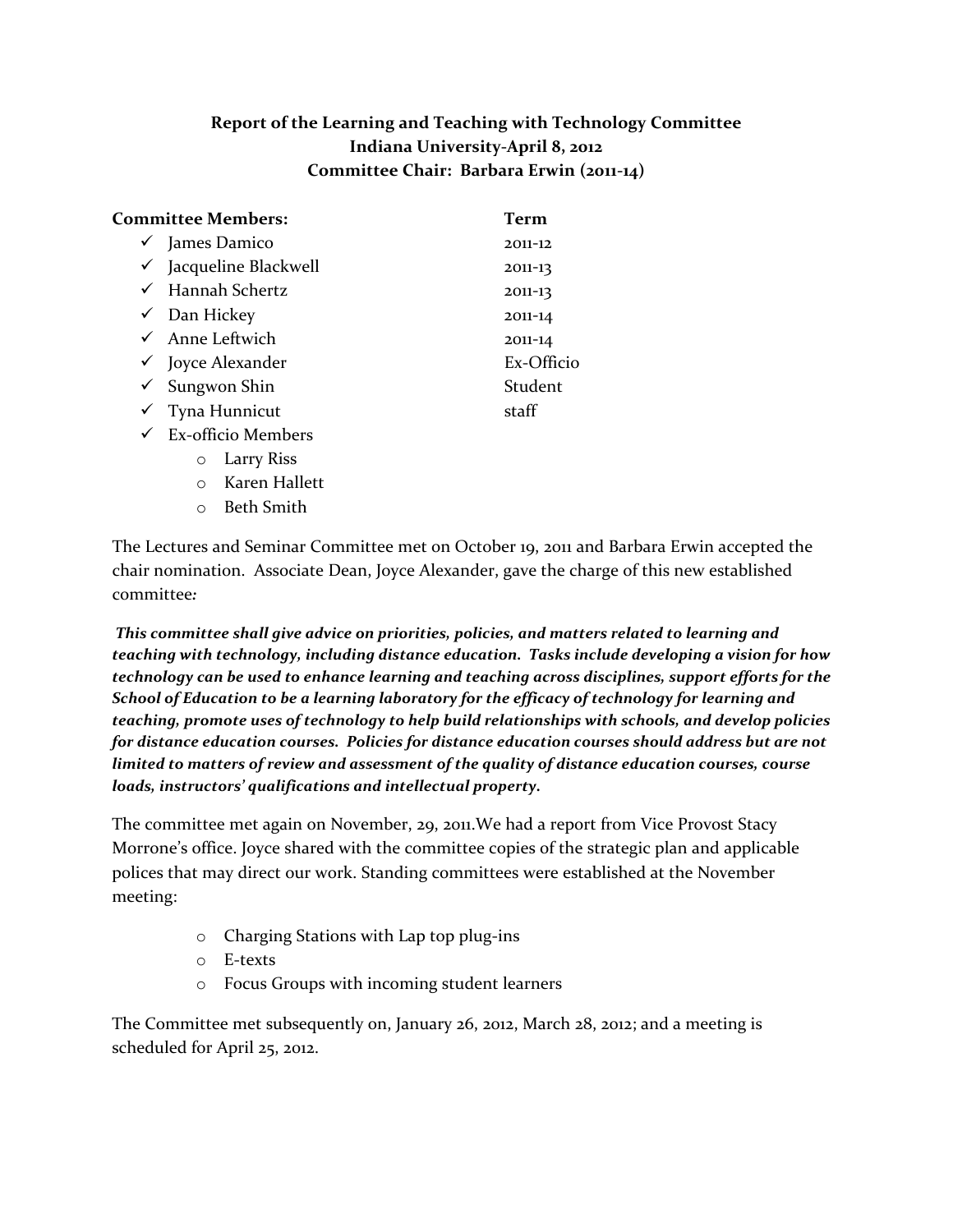By our March meeting, we had classroom upgrades to one classroom in the School of Education. Pictures are on the report on the committee website. In addition more electrical outlets have been planned for Balcony, first floor and cantina areas in the School of Education. We are continuing work on three other classrooms with remodels.

In addition, our Focus Groups will be led by Eduventures and conducted in April and 5 different Indiana school districts (7 high schools): Knox Schools, Monroe Community Schools, Perry Township and Franklin Township Schools.

The Focus Group Questions are attached.